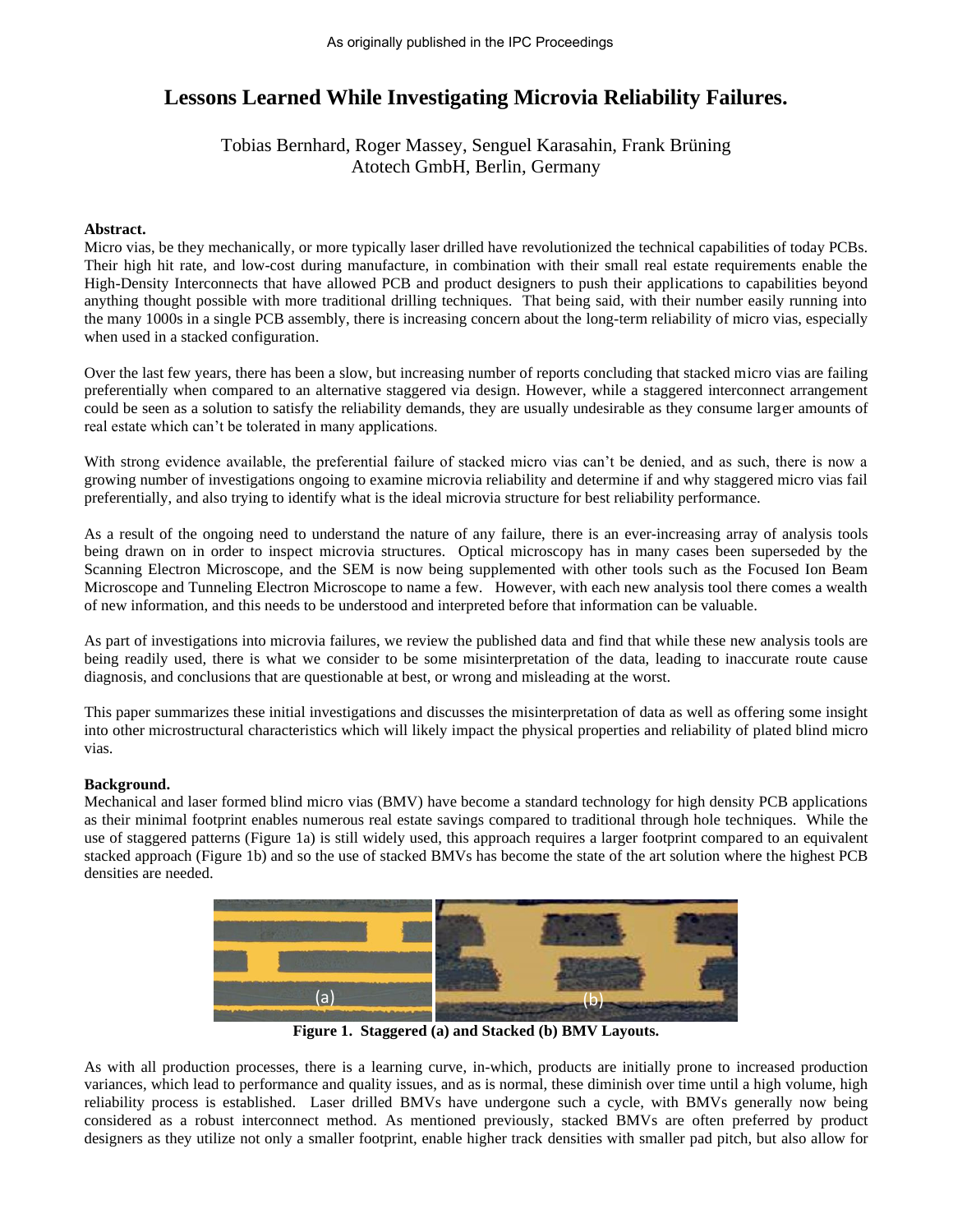enhanced thermal paths which are also a necessity in many modern electronics units where, heat flow can be as critical as electrical flow.

One ongoing concern with stacked BMVs is the impact arising from heat, namely the expansion which occurs during PCB assembly as well as once those populated PCBs reach their final service application. With a series of stacked BMVs being essentially a "solid" column of Copper, the thermo-mechanical properties of the BMV stack is dramatically different to that of the surrounding dielectric matrix, and so there is understanding that significant stresses can arise at the interfaces between each individual via as well as between the complete stack and its encapsulating glass/epoxy resin. While this concern has always existed, and it has been proven to exist, where there have been concerns for final product reliability, it has been found that a staggered BMV pattern can accommodate the applied thermal strains and offer an improved product lifetime, and so have been adopted. Unfortunately, with modern electronic applications demanding the highest possible densification in the smallest possible area, the use of staggered BMV designs is becoming unacceptable and the need for a high reliability stacked BMV design is re-emerging. It must be pointed out however, that stacked BMVs are very widely used within many of today's PCB designs without excessive field or assembly failures, however, there are increased reliability applications such aeronautics, space and military, where there is a rapidly growing concern over the long term reliability of stacked BMVs.

It is fair to say that while this concern has been steadily increasing, it has been predominantly within those users located in the USA, however, with many PCB users and producers now having a presence and operations in many countries, this concern has begun to spread and has become more of a global issue than it has been in the past.

In mid-2018 IPC released a white paper<sup>[1]</sup> which as its name implies raised a "call to arms" among the PCB industry as a whole, to review the performance of BMVs, and since that time, there have been an increasing number of papers at technical conferences reiterating and highlighting the need to investigate BMVs further. [2]

This paper, summarizes a number of investigation techniques used when examining failures occurring within stacked BMVs following thermal screening, or during field service, and highlights the need for the correct analytical tools to be used otherwise there is a risk of root cause being incorrectly identified.

**Micro Via Formation and Failure.**

There are multiple specific methods, for the formation of a BMVs during PCB production, however such methods can generally be summarized into a generic process flow as shown in Figure 2, it should be noted that there are no significant differences depending on whether the via itself is formed through mechanical drilling or laser ablation.



**Figure 2. Generic Process Flow for Plated BMV Production.**

In terms of failures exhibited by BMVs, the most commonly reported is one referred to as capture, or target pad separation, an example of which can be seen in Figure 3a. For such failures, it is typically found that the failure occurs at the base of the BMV where the plated deposit connects with the previously formed target pad.

From Figure 2 it is clear that this target pad to plated layer interface is a complex structure comprising of the target pad itself, underlying an electroless Copper (ELESS Cu) or other metallization layer, which is then covered with an electrolytic plated Copper (ELYTC Cu) layer, (Figure 3b), as such, it can be appreciated that there are multiple potential locations for failure. (Table 1)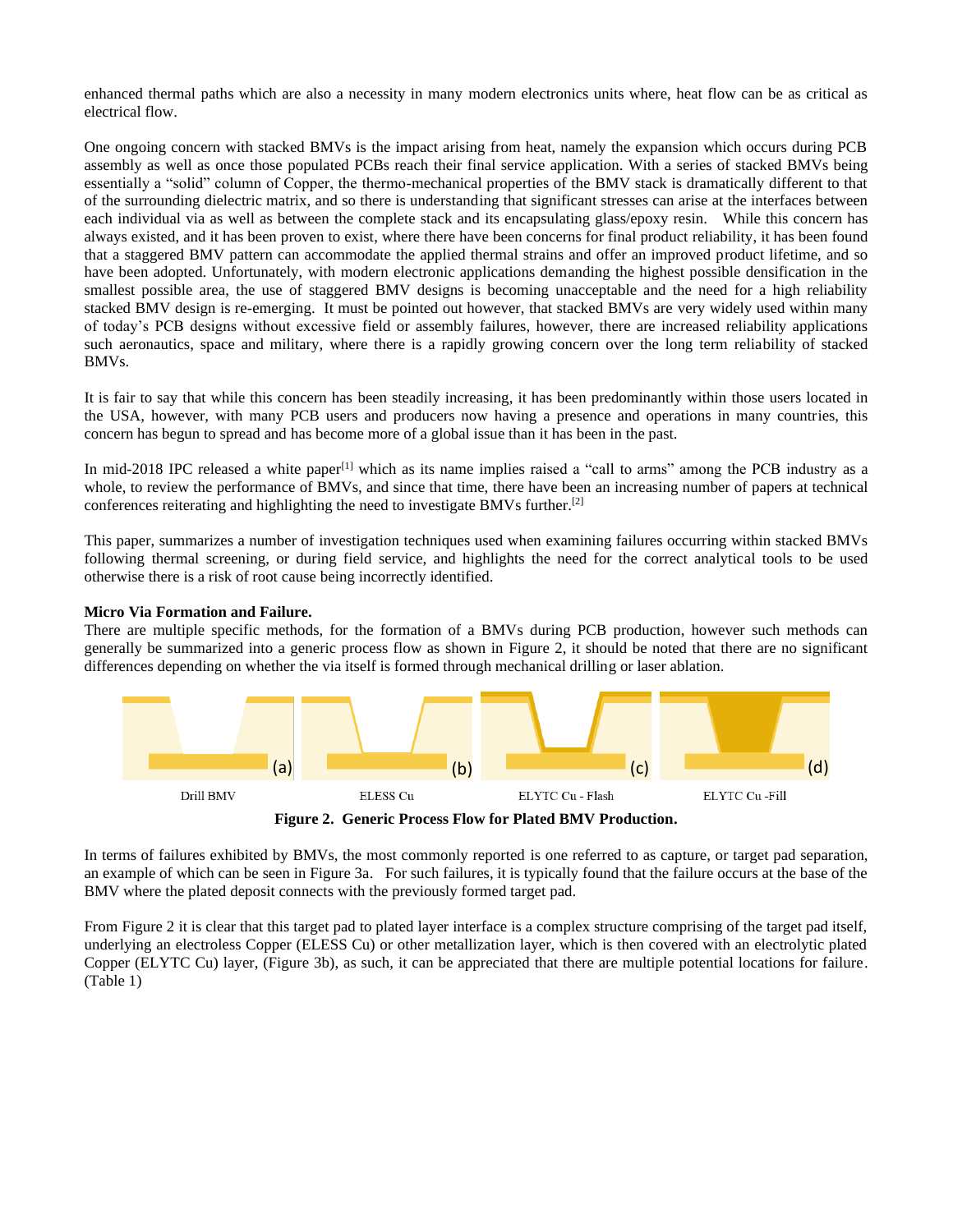|                | Within the capture pad                  |
|----------------|-----------------------------------------|
| $\cdot$ 2      | At the capture pad – ELESS Cu interface |
| 3 <sup>1</sup> | Within the ELESS Cu layer               |
|                | At the ELESS - ELYTC Cu interface       |
| 5 <sup>5</sup> | Within the ELYTC Cu deposit             |

**Table 1 - Potential Failure Locations for Plated BMVs.**



**Figure 3. Typical Failure of a BMV at the Target Pad (a) and SEM Showing Target Pad – ELESS Cu – ELYTC Cu Structure. (b)**

While failure at locations 1 and 5 in Table 1 are possible, they are rarely reported, with the most common failures being attributed to poor "adhesion" of the ELESS and/or ELYTC Cu, or failure within the ELESS Cu itself, although this is rarely so simple to identify.

## **Typical Investigation Techniques.**

As its name suggest "failure analysis" (FA) occurs after a component has failed, and as such offers a vital insight into why that component did fail. Historically, FA has made use of cross sectioning to gain access to the point of failure, followed by optical microscopy, and over time this has been supported or even replaced by Scanning Electron Microscopy (SEM) which offers not only much higher magnifications but elemental detection and analysis.

## **Electro Polishing.**

Mechanical polishing followed by chemical etching is a widely utilized technique, and will likely remain one of the initial methods of sample investigation, however, this can be considered a "macro" process as there can be substantial amounts of material removed. A more "refined" method, which can still be used in combination with SEM etc, is that of electro polishing. This is still considered an etching process, but the material removal is significantly lower than that with wet etching, and can lead to significant inspection benefits, which may be missed through other techniques. As with most etch type operations, the degree of etch penetration or treatment, varies depending upon the properties of the material being treated, so electro polishing, can often highlight interfaces between complex layered structures like those at the base of a BMV.



**Figure 4. SEM Images of an Electro Polished Sample.**

From Figure 4a and 4b it is clear that there is a line of voids at the base of the BMV, what is not known however, is the exact location of those voids, namely do they occur at the target pad – ELESS Cu interface, within the ELESS Cu layer itself, at the ELESS Cu – ELYTC Cu interface, or within the bulk plated Cu? This knowledge is essential in understanding the root cause of the defects, and identifying the process area in need of troubleshooting activities. Following the electro polishing operation, it becomes possible to distinguish the boundaries where the target pad, ELESS and ELYTC Cu layers occur. In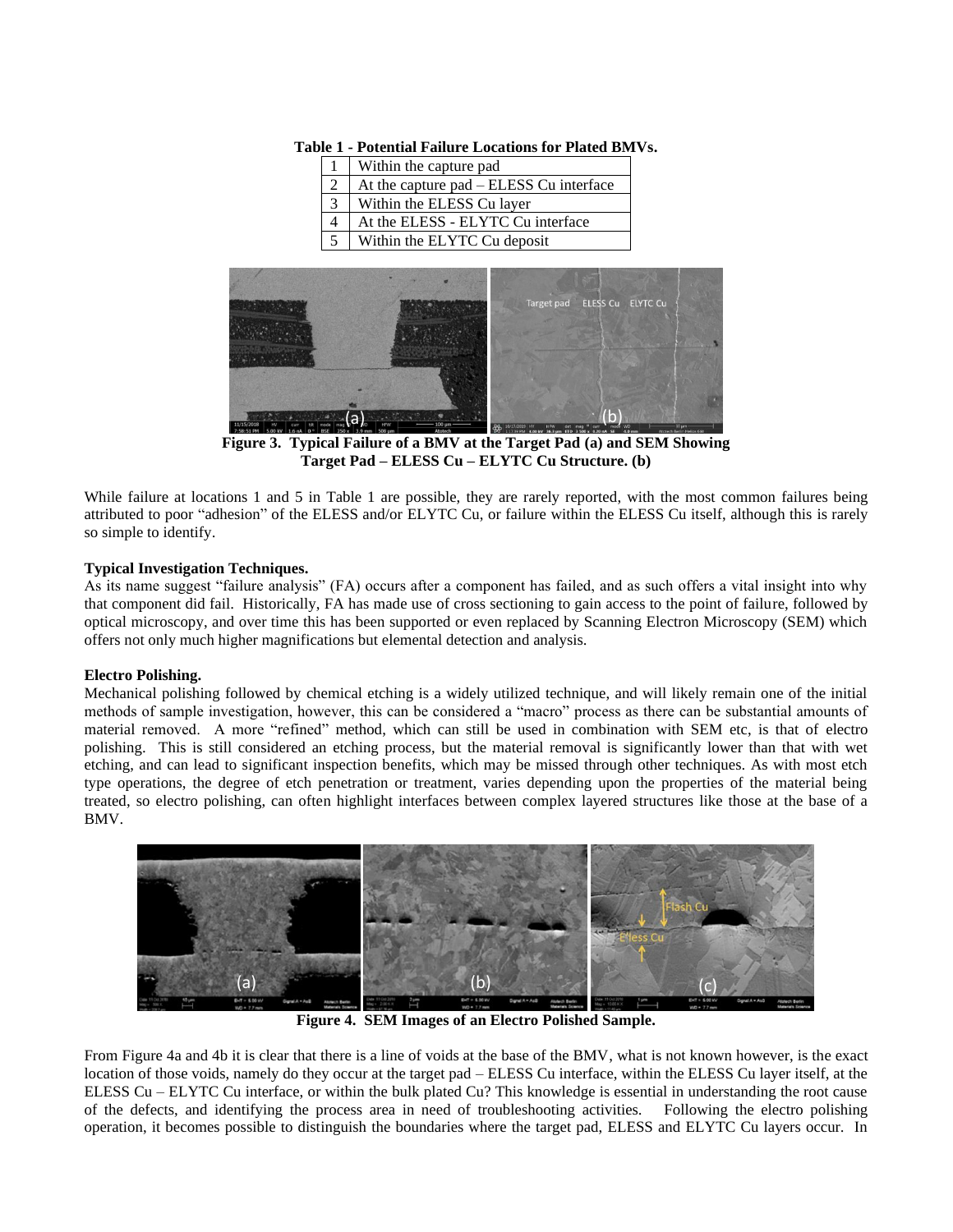view of this, in Figure 4c, it is clear that the line of voids occur not at the target pad – ELESS Cu interface as is often assumed, but actually at the ELESS Cu – ELYTC Cu interface.

#### **Scanning Electron Microscopy with Focus Ion Beam.**

It is reasonable to state that SEM has become a standard technique used during surface failure analysis, yet, more recently there has been a wider adoption of SEM utilizing a Focus Ion Beam (FIB) as this allows selective removal of material and offers additional inspection "within" the sample that is not possible with surface techniques such as standalone SEM (Figure 4). SEM-FIB has been used within the IC fab environment for many years, and is now gaining in popularity within, but is still not common, to the PCB industry.

In order to open up such an inspection window in the sample, an incidental ion beam is used to "mill" or ablate material, and through automated scanning of the ion beam, a high level of control can be achieved, enabling detailed penetration into the sample.



**Figure 5. Schematic of SEM-FIB (a) Typical SEM Images (b) and SEM-FIB (c) Showing Location of Ion Milling Window.**

One of the first points typically noted during FA of BMVs is the general crystal structure within the plated Copper, and this generally falls into 2 distinct groups. The first showing a single uniform crystal structure where the interface between the target pad and the plated Cu cannot be distinguished (Figure 6a), or a structure where there is a break in the crystal continuity and one or more clear interfaces can be seen (Figure 6b) While, it could be argued which of the two structures would offer the "best" reliability performance, it is offered that a single crystal pattern would be preferential, as any marked changes in crystal structure would generally enable some form of stress concentration, and could exacerbate failure. It should also be considered, that such changes in structure typically occur around the target pad – ELESS Cu – ELYTC Cu interfaces, and as this is commonly the point of BMV failure, it would be sensible to propose that a continuous metallography would be desirable.

Such structures arise due to the crystallization of plated deposits that occurs following plating. Immediately after deposition the plated layer has no defined crystal structure, but will begin to develop one over a period of time, ideally this recrystallization occurs in a "bottom up" fashion, with each new layer following the crystal orientation of the underlying layer, i.e. the ELESS Cu continues the orientation of the target pad Cu, and then the ELYTC Cu follows the orientation of the ELESS Cu layer. Known as epitaxial growth, this process occurs naturally, although it should be acknowledged that there are influences within the process and the chemical constitution of the plating chemistries which can impact the recrystallization characteristics of plated layers.

While optical microscopy and SEM, in combination with etching processes will enable inspection of a BMV crystal structure, SEM-FIB is becoming a popular means to achieve this as, once the ion milling has opened the inspection surface, there is no need for secondary etching and there is minimal risk of over or under etch leading to ambiguous results.



**Figure 6. SEM-FIB Showing a Continuous Crystal Structure (a) and Dis Continuous Crystal Structure (b) across the BMV.**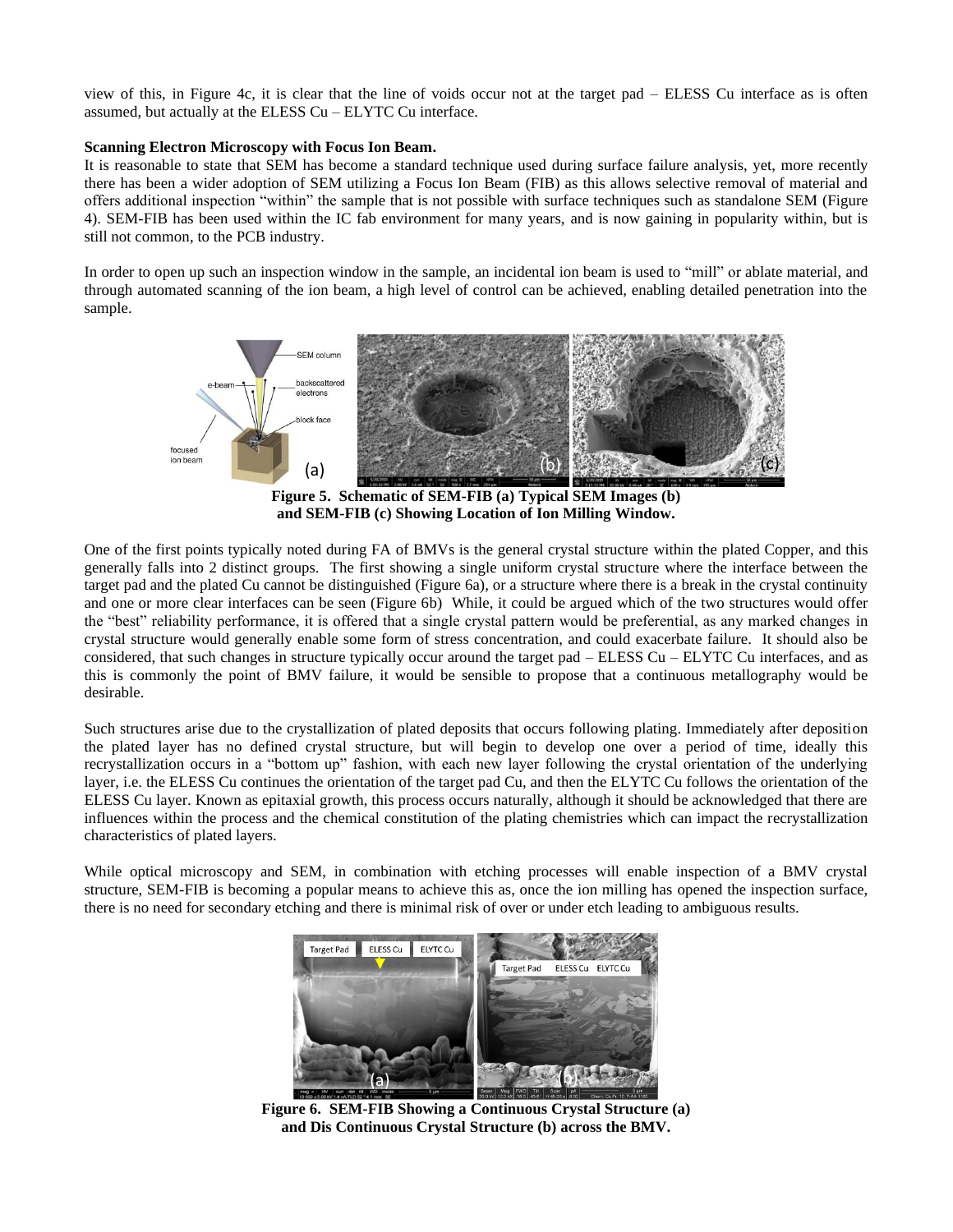#### **Possible Mis-Categorization with SEM-FIB.**

As discussed previously, SEM-FIB enables removal of the sample material in a direction normal to the sample surface. The major benefit of utilizing such a "FIB cut" is that it can reveal features within a sample that may otherwise be damaged or influenced through traditional methods such as cross sectioning.

One point to consider, and is often overlooked, is the removal of the sample material itself during the "cut" or milling operation, and where that material goes once it has lifted from the sample. As with all SEM units, there is a series of vacuum and detector systems that remove and make use of these "sample" streams, yet the volume of material removed during a FIBcut is substantially higher than that created when performing simple elemental analysis, yet it is assumed that the operating vacuum and exhaust system in the SEM chamber is sufficient to accommodate this high material removal rate, yet this is not necessarily the case.

Figure 6 shows a prepared SEM-FIB sample, where the initial "cut" has been made manually in order to approach a Copper filled Through Silicon Via (TSV) Once the TSV has been reached, the automatic milling and serial imaging process was begun. During this automatic operation there are two major points of note.

- 1. As expected, the Cu filled TSVs become revealed as the cut proceeds through the sample
- 2. There is build-up of material occurring within the milling box as the operation occurs.
	- a. At 0 automatic slices, there is no material visible in the milling box
		- b. After 80 slices, redeposition can be seen on the side walls of the milling box
		- c. After 160 slices, there is moderate redeposition in the milling box
		- d. After 240 slices, there is significant redeposition in the milling box



**Figure 7. SEM-FIB Images Recorded During an Automatic Milling Operation Showing Redeposition and Buildup of Removed Material.**

It is point 2 that is of most interest as this material build up contains the plated Cu from within the TSV itself. As such, it is a redeposition of the material removed during the cut or milling operation. For the images shown, the redeposition was not considered an issue as it did not impact the investigation being made, as there were no structural defects within the TSV itself, but when such a technique is used to investigate a cracked BMV, there is a serious cause for concern.

The primary requirement during FA is that the techniques used do not influence, or change the sample being inspected, otherwise there is a strong likelihood that the collected data can be misleading. If material redeposits on the sample during a FIB-SEM investigation then this primary requirement is broken, and the conclusions drawn from the analysis must come under question. In the case of a cracked BMV, there is a very high likely hood that the redeposition will occur not only within the milling box but within the crack under investigation, in view of this, the crack may appear to be coated with Cu which can be mis-interpreted as a defined layer or coating.

Figure 8 shows a series of SEM-FIB images taken while investigating a failed BMV joint, clearly the point of failure is located at the base of the BMV and it would be reasonable to anticipate that it would be located close to, or cognizant with one of the target pad – ELESS Cu – ELYTC Cu junctions. Through the use of an automated milling procedure, an inspection plane normal to the crack has been created. In Figures 8c and 8d there appears to be a distinct layer of material on either side of the failure crack, and when measured, this is found to be approximately, 1um in thickness, which is comparable to that of the deposited ELESS Cu layer. As such it would be reasonable to conclude that the crack arose due to cohesive failure within the ELESS Cu layer as this can be clearly seen on either side of the crack surface.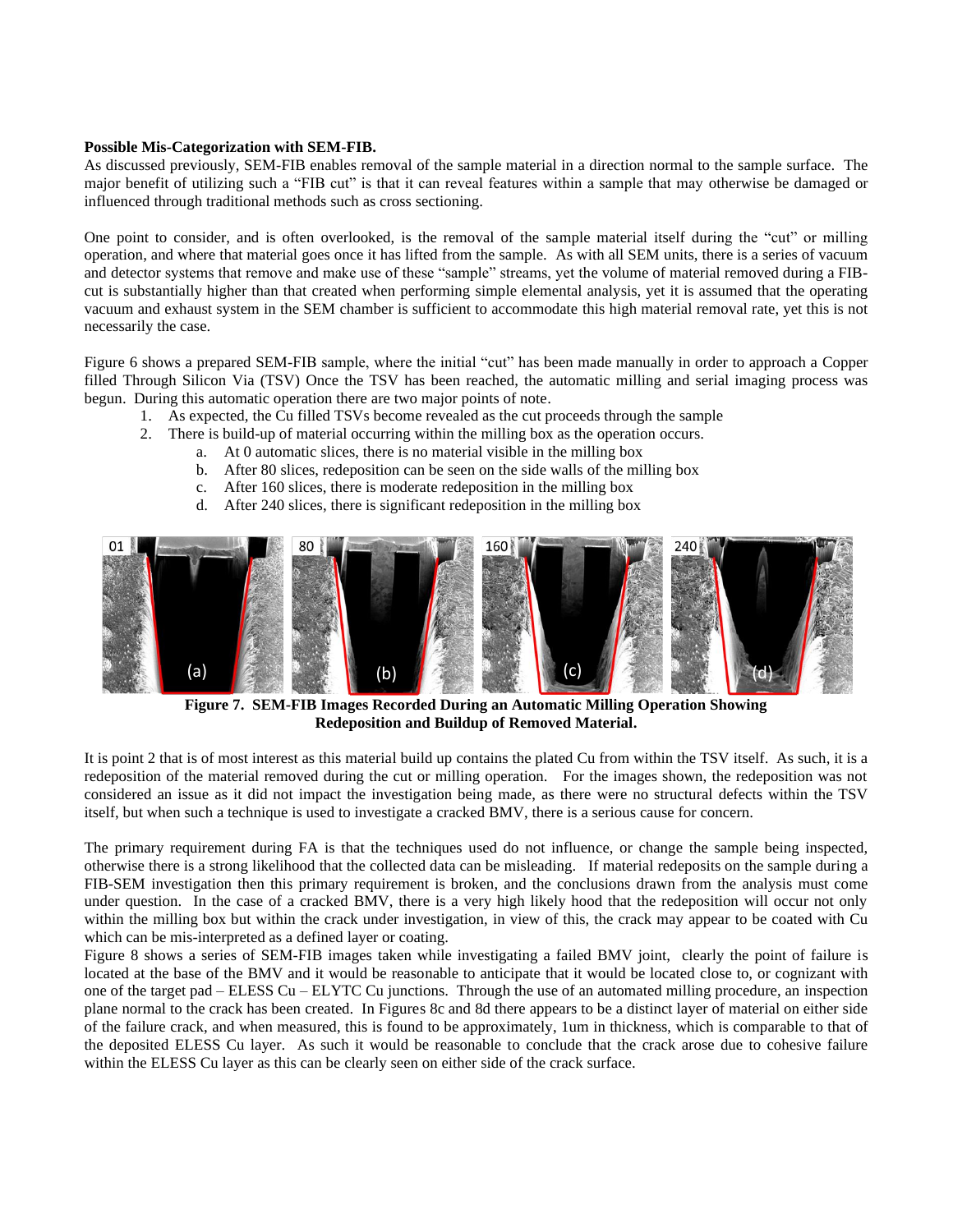

**Figure 8. Series of SEM-FIB Images Investigating BMV Failure.**

In order to support this conclusion it would be beneficial if some additional analysis could be performed in order to locate and confirm the ELESS Cu layer, and typically this would be supplied through Energy-Dispersive X-ray spectroscopy (EDX) targeting elements unique to the ELESS Cu process. In such cases, Palladium or Nickel would be suitable; Pd is commonly used as a catalytic seed layer, so its presence can be used as a reference from which the location of the ELESS Cu layer can be determined, and in the case of Ni, it is often co-deposited with the Cu in order to influence the physical properties of the final ELESS Cu layer, and so, Ni presence can directly indicate the location of the ELESS Cu layer itself. Unfortunately the energy of the incidental electron beam used in SEM-EDX investigations is of a sufficiently high order that the beam penetration can be in excess of 1um in depth, resulting with a high "background" reading. In the case of BMVs, this means that there is a high Cu measurement, and a very low, or no concentration of Pd or Ni detected, thus making ELESS Cu location extremely challenging. When this occurs, without the supporting elemental evidence, the original conclusion would remain, and the failure is attributed to a "brittle" ELESS Cu layer, which would subsequently generate investigations and actions focused around the applicable process.

#### **Transmission Electron Microscopy.**

With the limitations noted above in relation to SEM and SEM-FIB, the use of Transmission Electron Microscopy (TEM) now becomes attractive as the technique offers a lower detection limit for elemental analysis, potentially useful in identifying Pd and Ni in ELESS Cu layers, as well as a higher resolution which may yield more clear details on metallographic features in and around the BMV failure.

As the name, suggests, TEM is a transmission method, meaning that the detectors are typically positioned beyond the sample, and they collect particles following their transport *through* the sample, unlike SEM where the detectors are commonly in front of the sample and collect particles that have been scattered, reflected or emitted *off* the sample surface. TEM does require specialist sample preparation, typically involving SEM-FIB to cut a thin lamellae which can then be examined transmissibly. (Figure 8)



**Figure 9. Schematic of TEM Technique (a) In Situ TEM Lamellae Preparation with FIB (b) and Lamellae After Removal from Sample. (c)**

As a TEM sample is substantially thinner than a SEM sample, in the region of 50-100nm, there is a much lower effective beam penetration depth compared to SEM, thus enabling a lower "background" analysis during EDX and an increased elemental sensitivity detection, meaning that the lower Pd and Ni contents in an ELESS Cu deposit are more likely to be detected.

Figure 10 shows representative results through TEM investigations, and as can be seen, the primary image in combination with the EDX analysis allows relative locations of the ELESS and ELYTC Cu layers to be determined.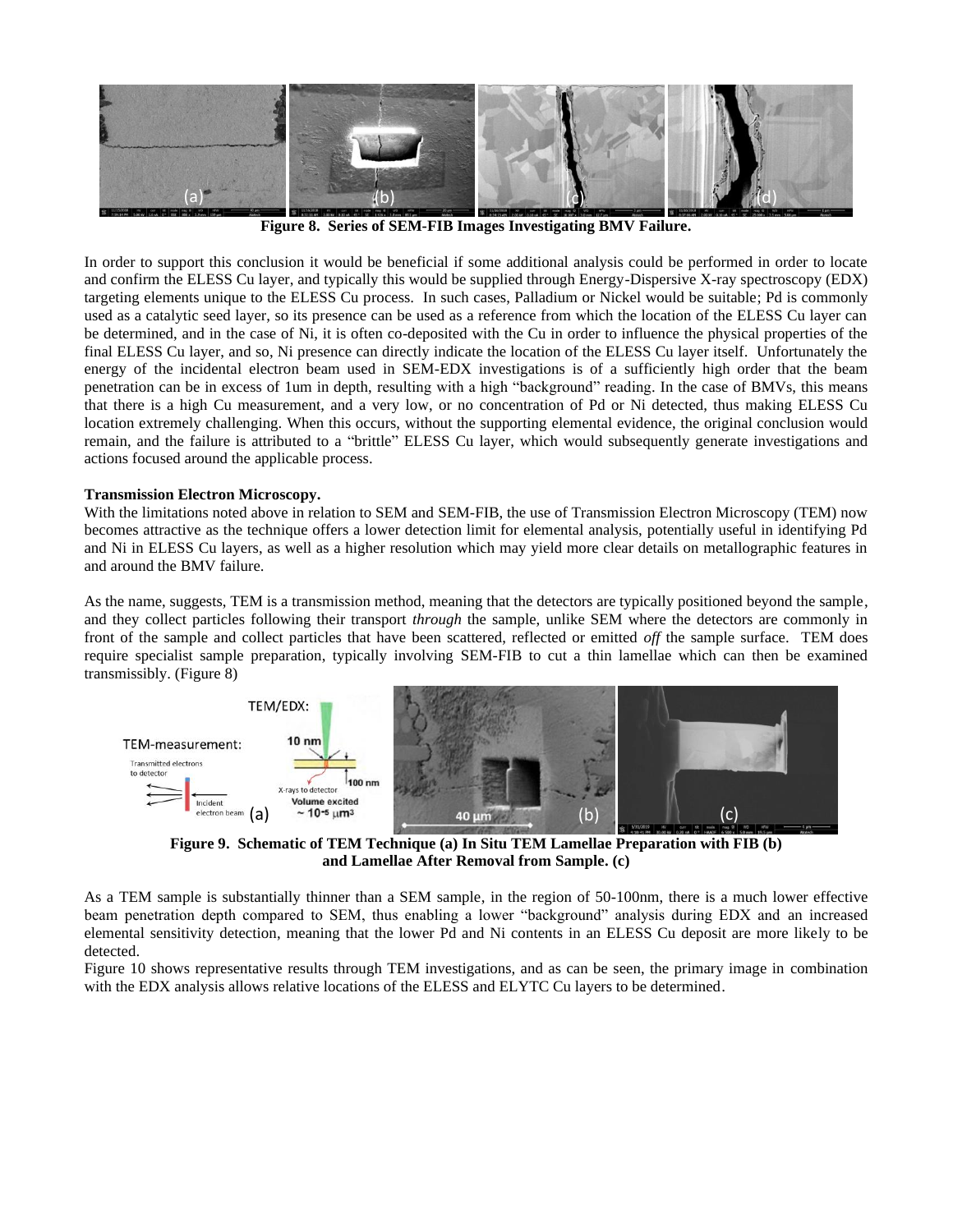

**Figure 10. TEM Images of Sample (a) with Elemental Analysis (b) Aiding Layer Location. (c)**

If we now refer back to the example in Figure 8 where the BMV failure is attributed to cohesive failure within the ELESS Cu layer. Through TEM analysis, we can now determine the location of the ELESS Cu layer itself, which, as shown in figure 11b, is found to be not only wholly intact but located to the left side of the crack, implying that the material found on the inner faces of the fracture surface are in fact redeposited artifacts arising from the FIB cut. In view of this, it can now be concluded that the BMV failure itself could be associated with adhesive failure between the ELESS Cu and ELYTC Cu layers.



**Figure 11. SEM Image with TEM Based Overlay Showing Location of ELESS Cu Layer (a) and Preparation Artifact from FIB Cut. (b)**

Similar to most microscopy methods, TEM has a number of applicable inspection techniques, including "Bright" and "Dark Field", BF and DF respectively. When utilizing BF, the detectors receive a high intensity of directly transmitted electrons, enabling good clarity of crystal orientation, whilst DF has a lower intensity of scattered electrons, making it more suitable for detection of small voids etc within the sample. (Figure 12)



**Figure 12. Bright (a) and Dark Field (b) Images of the Same TEM Sample. BF Highlights Crystal Orientation whilst DF Enhances Void Detection.**

We have reported elsewhere<sup>[3,4,5]</sup> on the presence of nano voids found during TEM-DF investigations, and this has led to a unique and increased understanding on potential failure mechanisms for BMV structures, but has importantly also enabled us to offer a "best practice" process for similar investigations.

#### **Suggested "Best Practice" for BMV Failure Inspection.**

As would be expected, a recommended analytic approach is a sequential operation, with each step in the sequence building on the knowledge gained from the preceding step.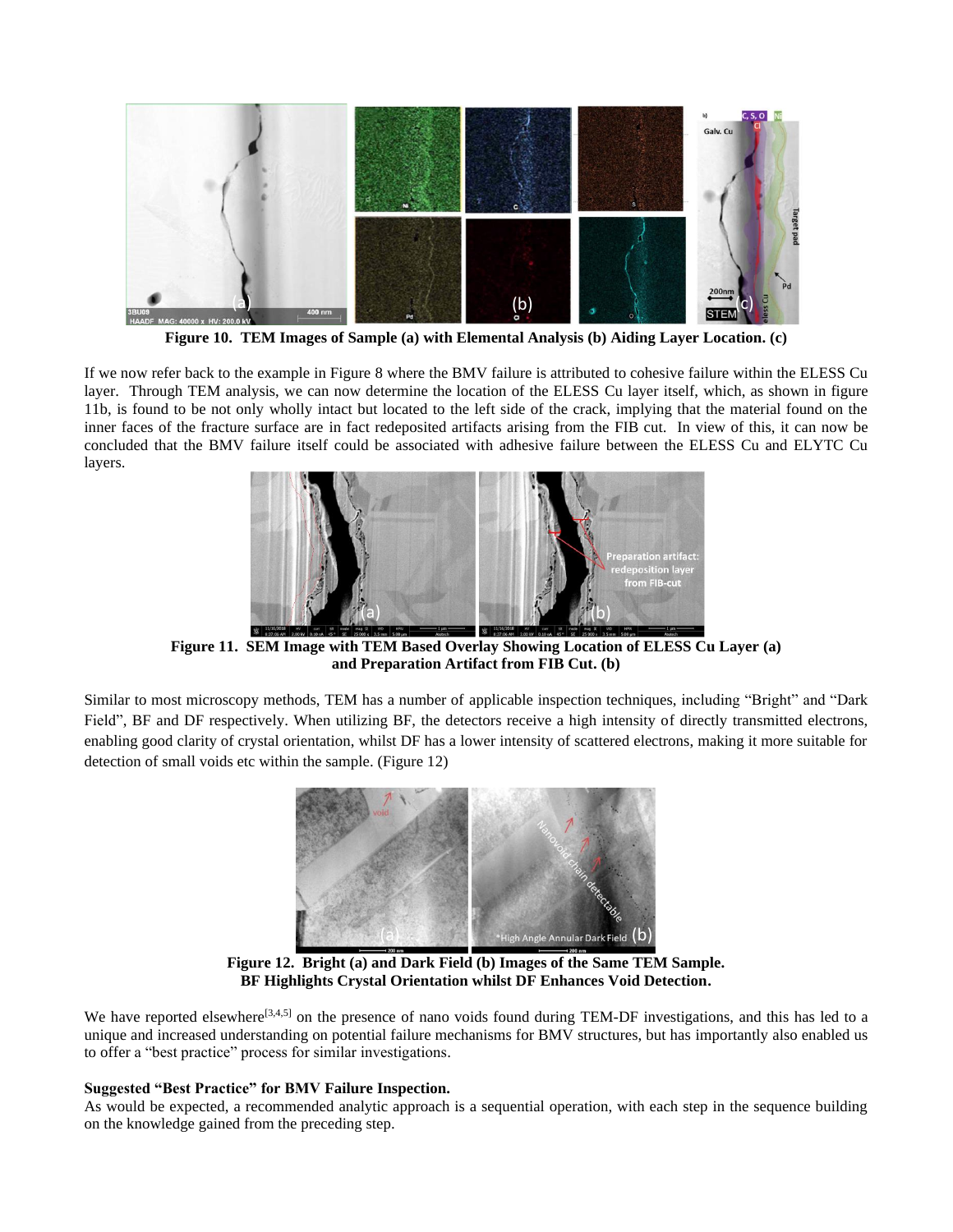It should be noted that investigations of separated joints with visible cracks is not recommended, due to preparation artefacts from cross sectioning and the high potential for redeposition layers forming during ion milling operations with SEM-FIB. However, if this is not possible, care should be taken to ensure that such artefacts do not lead to misleading conclusions.

#### **Step 1 – Optical Microscopy.**

Determine general presence and location of point of interest. Chemical etching can yield additional data regarding basic crystal structures.



**Figure 13. Optical Images of Cracks at Base of BMV.**

## **Step 2 – SEM (+EDX).**

Surface investigation at the point of interest.

Chemical etching can yield additional data regarding basic crystal structures.

Electro polishing may yield outline of layered structures but is not always conclusive. "Macro" elemental analysis.



**Figure 14. SEM Images of Electro Polished Sample.**

#### **Step 3 – SEM-FIB (+EDX).**

Inspection normal to the point of interest.

Determine crystal structures and any breaks in epitaxy across the target pad – plated Cu interface.

Approximate locations of layers may be possible.

"Macro" elemental analysis. Caution should be taken when inspecting open cracks as redeposition can occur during milling operations.



**Figure 15. SEM-FIB Images Showing Crystal Structure.**